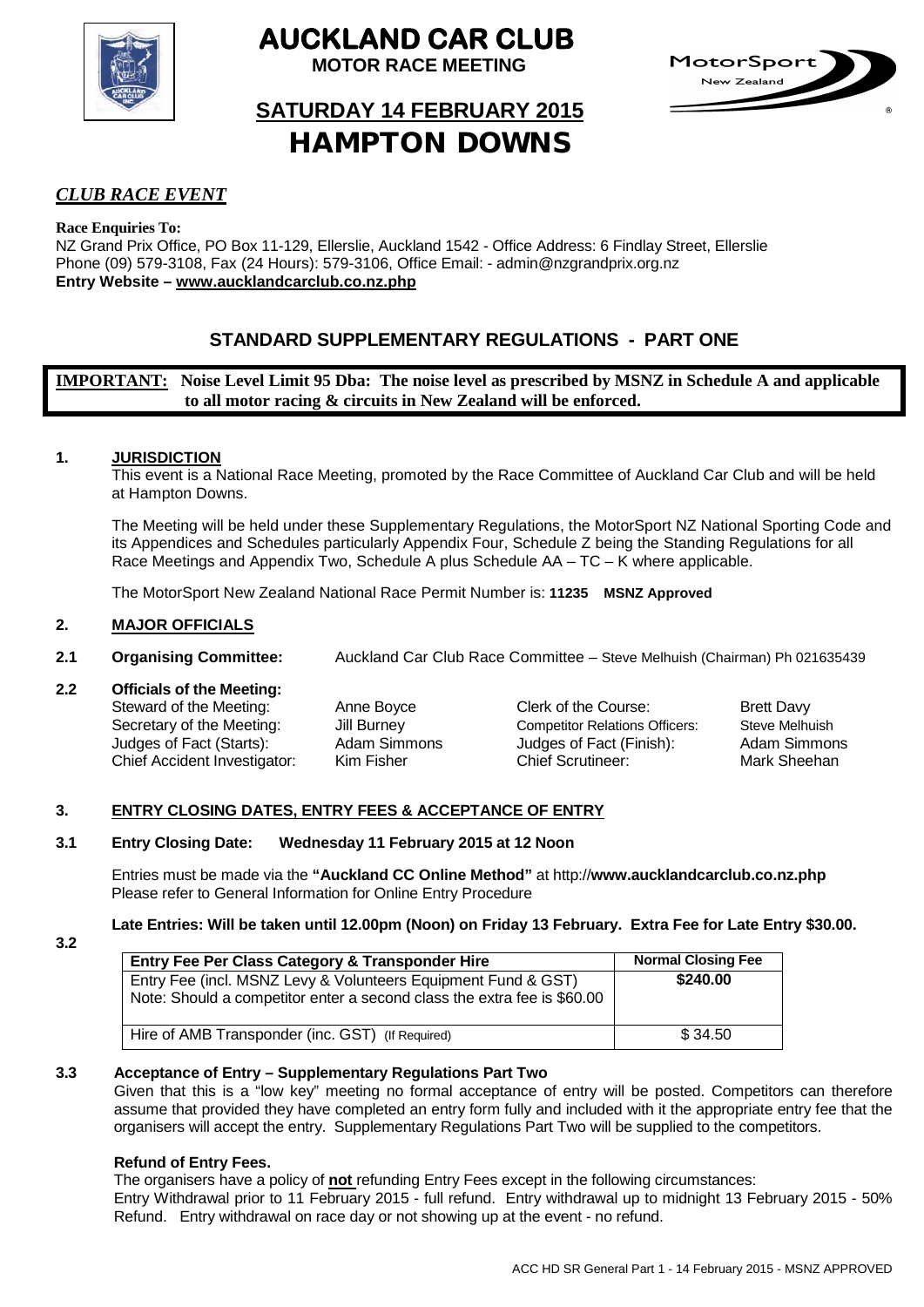# **4. COMPETITOR REQUIREMENTS & UNDERSTANDING**

#### **4.1 Licence Requirements**

The driver must hold as a minimum a **MSNZ C1 Grade Competition Licence.** Refer current NZ Motorsport Manual Schedule L Article 4.3 If the Entrant is other than a driver, an Entrants licence in the name of the Entrant is required.

## **4.2 Competitors Briefing & Regulations Part Two**

These will be issued at documentation to all competitors.

## **4.3 New Drivers & Drivers Who Have Not Competed At Three Race Meetings**

Any driver(s) who have not previously competed at the circuit or any driver(s) that have competed in less than three race meetings at any circuit must indicate the fact on the entry form and attend the New Competitors Briefing session. The time and place for this briefing is Secretary's Office at 9.00am.

## **4.4 Competitor understanding**

In signing the entry forms competitors (Entrant and Drivers) are deemed to fully understand the MotorSport NZ National Sporting Code and its relevant Appendices and Schedules.

In particular:

- The National Sporting Code Articles pertaining to protests and competitors obligations, and
- Schedule Z articles detailing Flag signals and Code of Conduct.

## **4.5 MotorSport New Zealand – Public Liability Insurance Cover**

All MSNZ events are covered by insurance cover. Recently the insurance excess amount has been amended to \$3,500.00. A copy of the insurance certificate is on the MSNZ website.

Should circuit property, including barriers and fences be damaged, **competitors(s) will be charged to reimburse** Auckland Car Club for the damage or restoration incurred.

# **5. DOCUMENTATION - AUDIT INSPECTION - DRIVERS BRIEFING - QUALIFYING START TIME**

#### **5.1 Documentation**

Will take place at the Administration Building commencing at 8.15am.

## **5.2 Drivers Written Briefing & Part Two Regulations**

The Clerk of the Course will arrange for these to be distributed to drivers at Documentation.

# **5.3 Qualifying**

Qualifying commences Saturday 14 February 2015 from 9.45am (or as soon after as possible). Competitors must complete Documentation prior to taking part in competition.

#### **5.4 Scrutineering Audit Inspections**

These inspections will occur concurrently with documentation.

During the documentation process you will be advised whether your vehicle is to be subjected to audit. You should assume that your vehicle is going to be subjected to audit and as a consequence is in readiness to be taken to the audit venue immediately after you have concluded documentation. The venue is the Vehicle Bay near the Administration Building.

# **6. POSTPONEMENT CANCELLATION ABANDONMENT & ORGANISERS' RIGHTS**

The organisers reserve the right to cancel or abandon the meeting or part thereof should less than the minimum number of entries as prescribed in the regulations/articles be not achieved. The minimum number of entries required for the meeting to proceed is 50.

For reasons of Force Majeure should a meeting or part thereof be cancelled any entry fee refund will be made only at the discretion of the organisers.

# **6.1 ASSEMBLY AREAS - PRACTICE - RACE:** Roadway behind Pit Lane Road.

#### **6.2 Assembly Area**

Competitors must move to the Assembly Area in good time. Public Address calls may not be made. The Run Order is published in the Programme.

Cars will be driven from the Assembly Area to commence the Formation Lap (warm up lap).

#### **6.3 Weaving And Practice Starts – (Formation Lap)**

In conformity with Appendix 4 Schedule Z there shall be no practice starts during the Formation Lap (Warm Up lap). Vehicles are not permitted to weave across more than 50% of the track width during warm up and all weaving shall cease at the point of passing the last flag point before the rear of the marked grid positions.

**7. MECHANICAL FAILURE:** Should this occur move off racing line and park as far off the track as possible vacate the car - go to place of safety. If dropping oil essential you do not continue around track.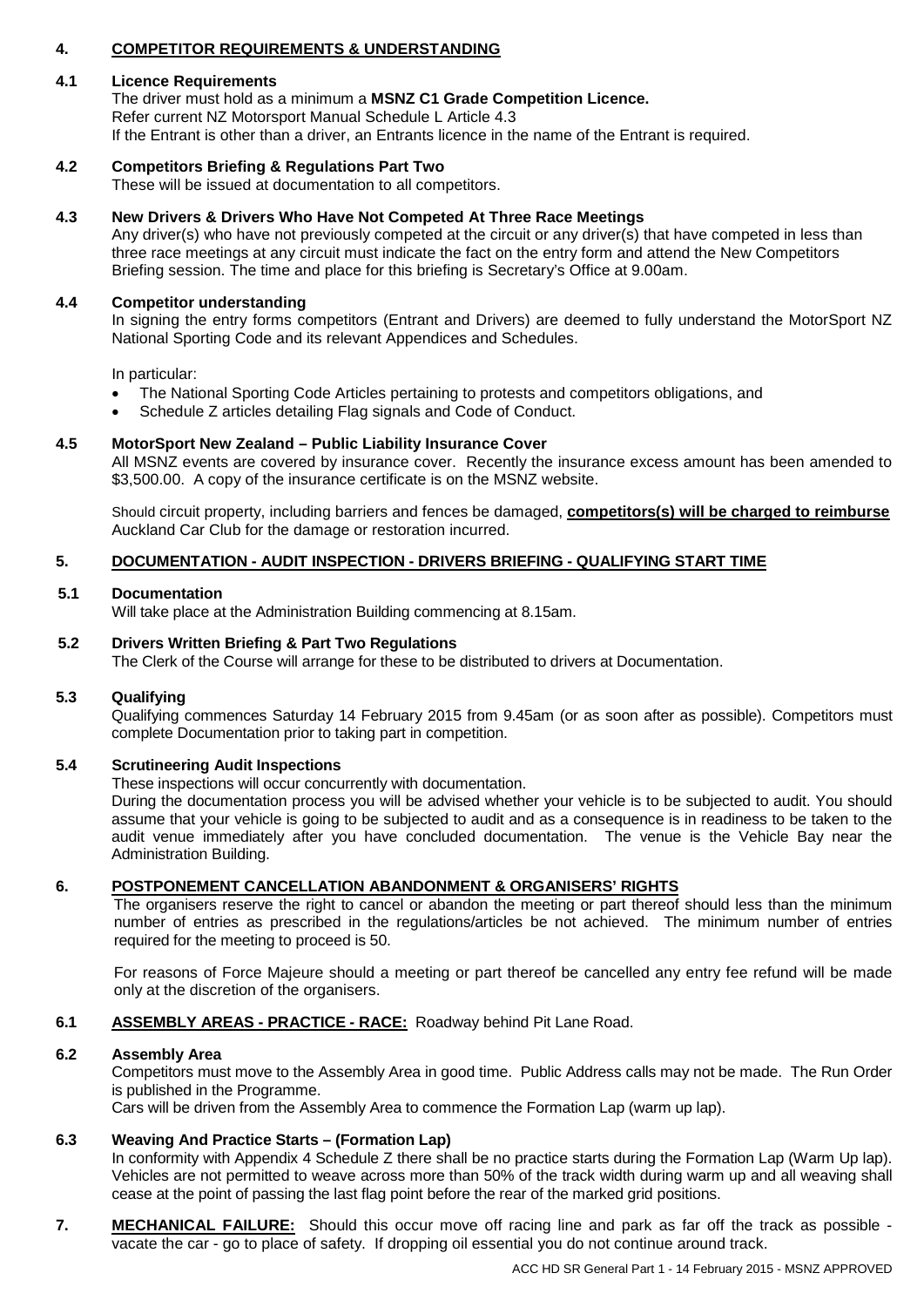**8. START LIGHTS:** These fixtures are located on the Left Hand side of the circuit.

# **9. STARTERS POSITION - HANDICAP RACES:**

Handicap races will be started by flag. The starter will be located near Grid Box No.1 on the inside of the circuit. A Roll-Up format will be used. Please move forward as preceding cars move off. Does not apply to Northern Muscle as in Art. 10.

# **10. HANDICAP RACES:**

#### **This Regulation has been amended - For Northern Muscle Cars - See Below Art. 10. b**

(a) Handicaps will be computed on times recorded during practice and/or previous race. Any driver who considers that such times do not represent the true capabilities of his car must advise the handicapper within fifteen minutes of the end of the practice or race. Any driver whose race lap time is greater than two seconds faster than the lap time the handicap was computed on will have a time penalty of a minimum of 10 seconds added to the race time.

Upon completion of the Formation Lap, the cars will be formed-up from the starting line back with a maximum of three cars per row. The starter will flag away each row from the Start Line. Each row is to roll up to the Start Line.

In the interests of safety the fast cars ("back-markers") may be started from the pit lane.

Should a race be stopped (Red Flag) the cars will be formed up as follows: if less than one lap has been completed by the leader - a full restart of the handicap will be made.

#### (b) **For Northern Muscle Cars the "Roll-Up" method will not be used - Cars are to assemble on the Starting Grid in grid positions as advised by the Grid Marshalls - The Starter will flag each "row away".**

#### **11. TRANSPONDERS - MyLaps 260 – Colour is RED.**

All vehicles are to install a MyLaps260 timing transponder. Karting transponders are not to be used. For those who do not own their own transponder, these are available for hire and must be collected during Documentation. Any competitor found to not have their transponder installed and fitted correctly will be removed from the circuit and not allowed back on the circuit until the transponder is installed and fitted correctly. *The Organisers must be advised at the time of entry if a transponder is required and the fee of \$34.50 is to accompany your entry. Transponders will not be issued till payment is confirmed.* The transponders and its associated bracket where required must be mounted prior to arrival at the circuit. *Note: If you do not have a Transponder Bracket, please contact NZIGP. The cost is \$15.00.*

#### **12. NOISE LEVEL LIMIT 95 Dba: Entrants are reminded that the MotorSport NZ regulations governing noise levels will be observed. Appendix Two - Schedule A**. **Art 3.8.**

## **13**. **DRIVE THROUGH PENALTY - TIME PENALTY;**

If a drive through penalty is not able to be taken - 50 seconds will be added to the competitors' race time.

# **14. FUEL HANDLING & FIRE SAFETY REQUIREMENT:**

#### **Instructions**:

.

You may not store more than 40L per car in the pit garage (and keep it separate if more than one car in garage). You must have a 4.5Kg dry powder fire extinguisher for each car in the pit garage.

Fire resistant protective overalls, balaclava, gloves etc are recommended for competitor team members refuelling the car and performing the role of the Fire Marshal with the fire extinguisher at the ready.

Please familiarise yourself with the Motorsport Fuel Storage and Handling code of practice which may be viewed on the MSNZ website: **http://www.motorsport Instructions**:

# **RACE CATEGORIES**

#### All races will be 8 Laps - unless otherwise stated

The organisers reserve the right to add further categories and some categories will be combined should this be required.

**• Production Muscle Cars (6 Laps) • Northern Muscle Cars**

- 
- **All Classic Japanese Series (ACJS) ACC Production Classes 0-2000cc, 2001cc & over**
- **• Racing Saloons Classes 0-2000cc, 2001-3000cc, 3001 & over**
- **• New Zealand Tranzam**